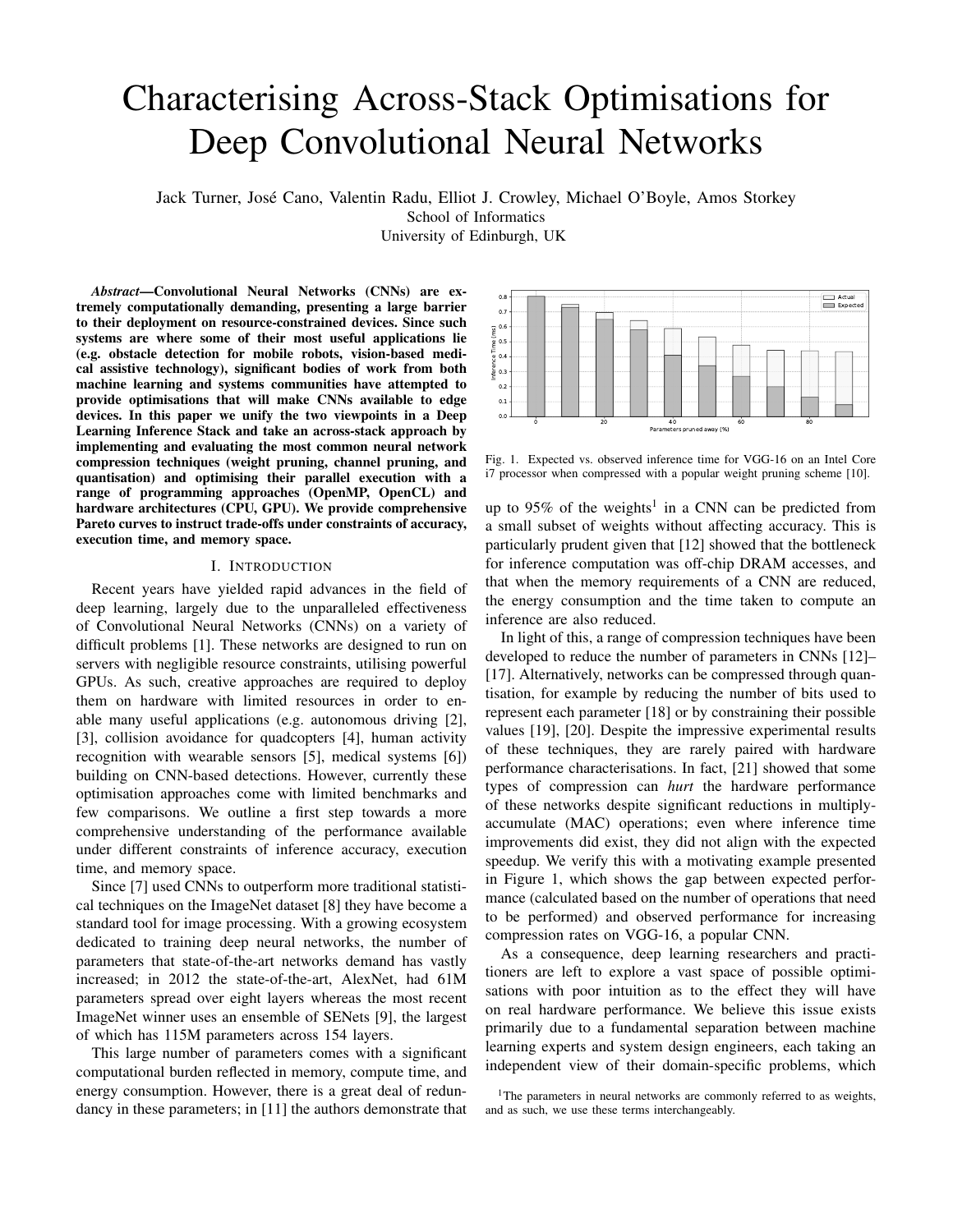is limiting the advancement of both fields. We aim to bridge this gap by taking a bi-directional view, both from a machine learning perspective and a system level perspective to unify observations, which are useful to instruct both sides.

Inspired by [21], we explore a broad range of compression techniques emerging from the machine learning domain. Specifically, we evaluate parameter pruning, channel pruning and quantisation on different CNN models (VGG-16 [22], ResNet-18 [23] and MobileNet [24]) adapted for image classification on the CIFAR-10 [25] dataset. As system level optimisations, we employ commonly-used libraries to exploit the parallelism options present on resource-constrained devices. Execution time, memory footprint, and inference accuracy are the primary metrics used in this work to evaluate the impact of the explored solutions. This paper makes the following contributions:

- We introduce the concept of a *Deep Learning Inference Stack* to reflect the different layers<sup>2</sup> of optimisation where candidate solutions can be applied to make a neural network model run more efficiently on resource-constrained devices.
- At each layer of this stack we identify the most relevant candidates from both the machine learning community (CNN topologies, compression techniques), and the systems community (code optimisation and parallelism) for accelerating neural networks.
- Candidate solutions are implemented and evaluated across the layers of the stack to produce across-stack observations and characterise their impact. Our network implementations are available online<sup>3</sup> for the community to expand on our work.
- We provide guidelines for adapting established neural network architectures to run on resource-constrained hardware. Given constraints of accuracy, inference time, and memory footprint, we demonstrate that significant performance enhancements can be achieved given insights from our exploratory work. We show that compression techniques can be applied to large networks to surpass the performance (inference time with fixed accuracy) of smaller networks that were handcrafted for embedded devices, e.g. compressed VGG-16 vs. MobileNet.

The rest of the paper is organised as follows: In Section II we describe the full stack used at both the machine learning and system levels for this characterisation. In Section III we cover techniques in the machine learning literature used to reduce the computational complexity of neural networks. This is followed by a presentation of our experimental setup and choice of solutions (Section IV). In Section V we provide our experimental results and recommendations for deploying neural networks on resource-constrained devices. Finally, in Section VI we discuss the results of our experiments.

TABLE I THE DEEP LEARNING INFERENCE STACK.

| #             | <b>Laver Name</b>           | <b>Short Description</b>       |  |
|---------------|-----------------------------|--------------------------------|--|
|               | Neural Network Models       | Dense neural network models    |  |
| $\mathcal{D}$ | Machine Learning Techniques | Common compression techniques  |  |
| 3             | Data Formats and Algorithms | Network weights representation |  |
|               | Systems Techniques          | Parallelisation, optimisations |  |
|               | Hardware                    | Resource-constrained devices   |  |

#### II. THE DEEP LEARNING INFERENCE STACK

#### *A. Motivation*

The recent growth of deep learning has been facilitated by the availability of massive computational power on clusters of computers. When combined with a tendency to focus narrowly on inference accuracy, this has led to state-of-theart CNNs exploding in size. This presents a large barrier to deploying many modern deep learning applications on embedded devices.

Both machine learning researchers and system design engineers have proposed innovative solutions to overcome this barrier. However, these solutions are typically developed in isolation. For instance, sparsity is regarded by some in the neural network community as a silver bullet for compressing models, whereas exploiting parallelism is generally seen as essential for neural network computations by system architects. Challenging these isolated preconceptions reveals that sparsity does not always excel at reducing the number of operations during inference, and parallelism does not necessarily come with the speedups expected on neural network workloads. These observations are presented in greater detail in Section V.

It is clear that we need a better approach to assess the proposed techniques and optimisation solutions that range across these two disciplines. With this paper we take a first step in providing this comprehensive analysis by exploring a range of machine learning and system level techniques which shed light on the current state of development across the two disciplines targeting resource-constrained devices. We hope that our methodological approach to join the two disciplines will lead to further common efforts to advance the fields.

# *B. Description of the Inference Stack*

We introduce the *Deep Learning Inference Stack*, which spans from the machine learning domain all the way down to the hardware domain. Each layer can be tuned to optimise different goals (i.e. inference accuracy, execution time, memory footprint), or to yield further improvements in adjacent layers. The Stack contains the following layers (Table I):

- 1) *Neural Network Models* This encompasses the fullprecision dense models proposed in the machine learning community designed for particular tasks (e.g. image classification, speech recognition).
- 2) *Machine Learning Techniques* The choice of compression techniques, such as pruning or quantisation.
- 3) *Data formats and Algorithms* Selecting the right data format for each compression technique is important to

<sup>2</sup>These layers are not to be confused with the computational layers that make up a neural network.

<sup>3</sup>https://github.com/jack-willturner/characterising-neural-compression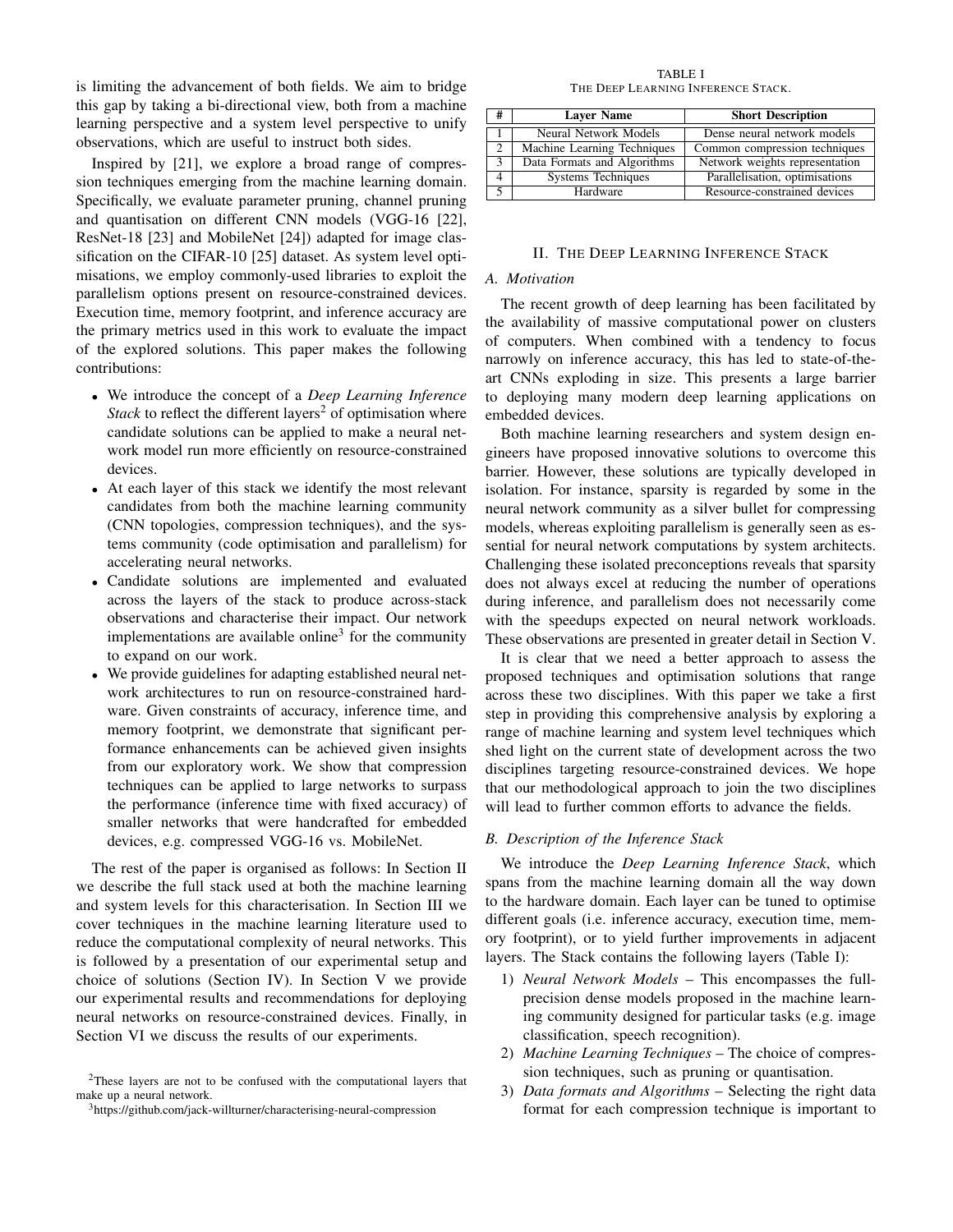avoid penalties imposed by memory access requirements (e.g. speed, bandwidth) and to improve memory locality. Interlinked with data formats are computation algorithms (e.g. direct convolutions, image2col) and other data transformations (e.g. Winograd transform).

- 4) *Systems Techniques* Inference algorithms in neural networks are ideal for parallelisation, although their efficiency is specific to the software libraries, programming languages, and compilers used.
- 5) *Hardware* This layer includes all resource-constrained devices these models can be run on, which are fundamentally different to the servers where the original models were designed to run (GPUs in clusters).

Design decisions made at each layer of the stack directly impact adjacent layers. They can also influence decisions across the entire stack. In this paper we perform an acrossstack investigation of the different techniques at each layer to determine their impact on inference and runtime performance. By bridging together concepts from both machine learning and systems domains in one accessible stack, we can expose limiting preconceptions in each domain and identify their impact on the whole stack.

#### III. BACKGROUND

A range of compression techniques have been proposed in the Machine Learning community. In this section we present the techniques most relevant to this paper and their variants.

# *A. Weight pruning*

Weight pruning is a popular technique for reducing the parameter count in neural networks, and has been shown to improve generalisation [26]. Weight pruning techniques introduce sparsity in the network and generally fall into two categories: (i) unstructured removal of weights deemed unnecessary; and (ii) structured regularisation — pushing the network weights towards a regular sparse format. The step from Figure 2(a) to 2(b) shows an example of a network with individually pruned weights.

The removal of redundant weights was first proposed in [27], which uses different biases to penalise the error function used to train the network. A more computationally demanding approach was suggested in [28] which involved computing second derivatives to find and remove weights with the smallest effect on the error function.

A less computationally demanding method is proposed in [10], where the network is trained in its original dense format, and then all weights below a certain threshold are removed. This is applied layer-by-layer, where the threshold is determined by the standard deviation of the layer. The authors show that after pruning, the network should be retrained with its new weights in order to maintain accuracy, and that by iteratively repeating this process they can prune up to 90% of the weights without affecting accuracy. In [12], this is developed using a three stage method for storing the network involving pruning, quantisation, and Huffman coding.

Other works [11], [29] have utilised low-rank approximations that yield significantly reduced sparse networks. The major benefit of this approach is that the network can be kept in a highly optimisable form. In [29] the authors present a sparse convolution algorithm that can be used along with compression methods to outperform the original dense network. Similarly, [26], [30] use sparse group Lasso to penalise small weights and push the network towards a structured sparse format.

## *B. Channel pruning*

A natural extension of weight pruning is to not only remove individual weights in a network, but entire channels from the convolutional layers and nodes from the fully connected layers, as shown in Figure 2(c). One approach to this is to apply Lasso regression to the problem of channel selection [31]. This view of channel pruning was questioned by [13], who applied Lasso instead to the batch-norm [32] layers of the network and then removed any channels with low batch-norm weights, resulting in greater accuracy.

Another approach altogether is to approximate the effect of removing certain channels on the error using a *Taylor series* expansion [33], [34]. Surprisingly, it has been shown that random pruning [35] is also an effective strategy for removing filters; many common networks are able to retrain to their original accuracy after iterative stages of randomly removing progressively more filters.

## *C. Quantisation*

Quantisation methods attract a lot of attention in the machine learning community due to their immediate impact on memory requirements. In [18] the number of bits used to represent each weight is reduced. Others have instead restricted each weight to one of several fixed values. HashedNet [20] restricts weights to a smaller set of possible values by using a hash function to map weights to hash buckets, in which they share the same floating point value. The extreme case is achieved by BinaryNet [19] transforming all weights to a one bit representation, with minimal accuracy degradation.

These quantisation methods have been proposed and evaluated predominantly on well-known CNNs starting from a floating-point weight representation. The networks are typically pre-trained and then quantisation is applied gradually while fine-tuning (i.e. re-training) to maintain a high inference accuracy. This fine-tuning process is essential to compensate for the loss of information in quantising weights.

Several works observe an increase in network performance after this process, explainable by quantisation acting as a regularisation method in the fine-tuning phase, nudging the quantised model in the right direction in a reshaped convex space. One such promising approach that combines elements from previous quantisation methods is presented in [36]. This ternary quantisation method transforms the weights in convolution filters to just three possible values, the zero value and two other values (one positive and one negative) determined independently for each layer. Figure 2(d) shows an example.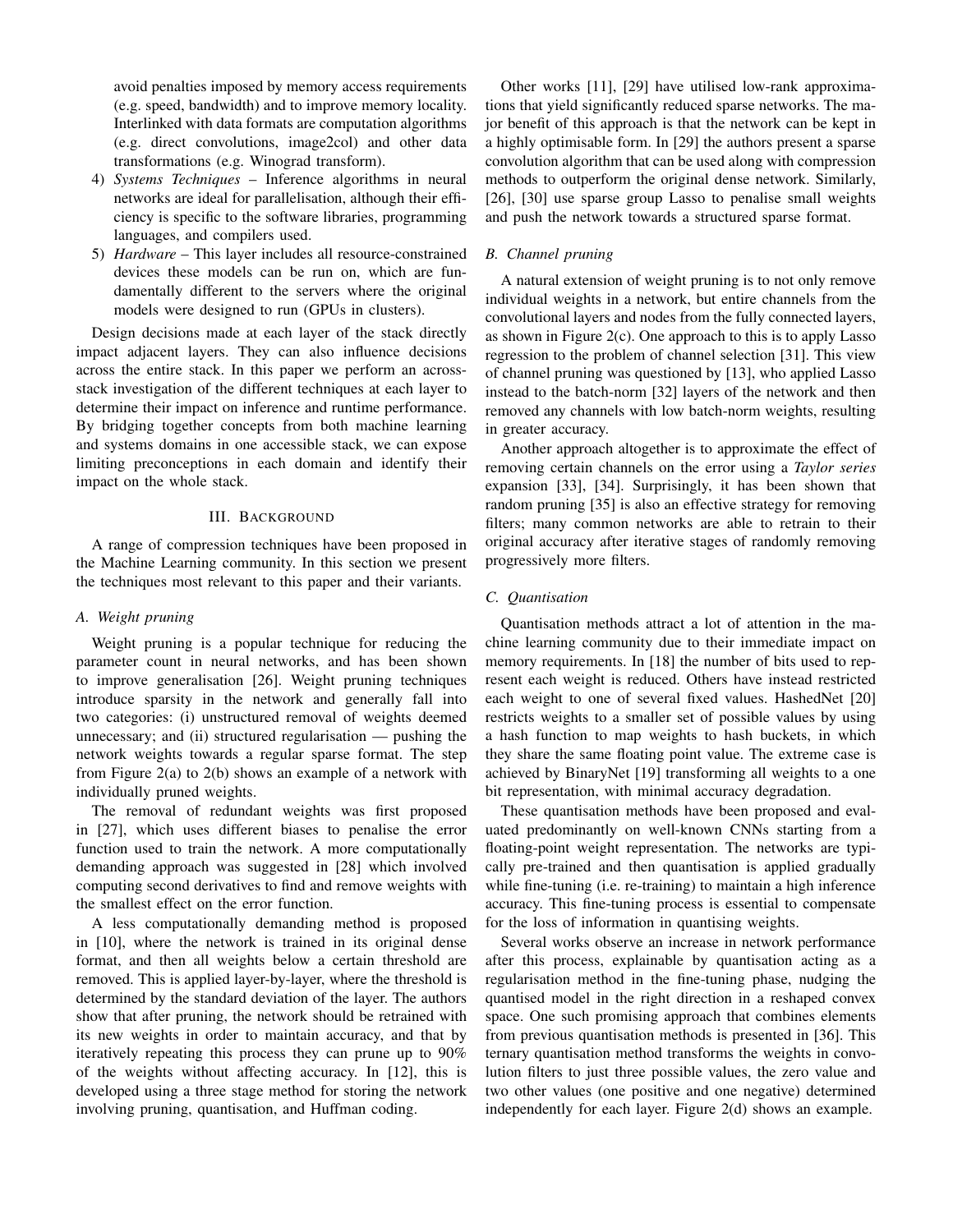

Fig. 2. A visual representation of different compression techniques: (a) shows a slice of a standard neural network. Each rectangle represents the output generated by convolving filters with learnt weights (parameters) over each input channel; (b) shows the same network slice with weight pruning applied. A subset of weights in the filters are forced to zero (visually represented with white holes) producing sparse matrices; (c) shows the network slice with channel pruning applied onto the middle layer, where the connections remain dense but there are fewer channels; (d) shows the quantisation process for weights, constraining all value from the original distribution to just three possible values (ternary quantisation).

## IV. EXPERIMENTS SETUP

We evaluated each network model on the CIFAR-10 dataset [25], which is a standard benchmark in machine learning and computer vision. It comprises of 60,000 images across 10 object categories, split into a training and test set of 50,000 and 10,000 images respectively. The size of each image is  $32 \times 32$  pixels represented in RGB format. During training we augment the data by padding each image with  $2 \times 2$  zeros and taking random  $32 \times 32$  crops.

## *A. Neural Networks Models*

We consider the workloads of three CNNs that represent three separate classes of network topology. To train the models we used Stochastic Gradient Descent (SGD) to minimise the cross-entropy loss (averaged across all data items), which penalises the network for making incorrect classifications. We use a stepped learning rate, starting at 0.1 and decreasing by a factor of 10 every 50 epochs.

The first network, VGG-16 [22], is a feed-forward network with 13 convolutional layers and 3 fully connected layers. Each convolution uses a  $3 \times 3$  kernel. There are max-pooling operations after layers  $\{2, 4, 7, 10, 13\}$ . Since VGG-16 is defined for the ImageNet dataset, we use a truncated CIFAR-10 form that replaces the final three fully connected layers with two layers containing 512 and 10 nodes respectively.

ResNet-18 [23] is an 18 layer convolutional network that consists of residual blocks. Each block contains two convolutional layers (using  $3 \times 3$  kernels) and blocks are connected in a feed-forward manner. Additionally, there is a *skip connection* between the input and output of each block, which helps gradients propagate through the network [37]. This network also utilises batch normalisation [32] after each convolution and is defined for CIFAR-10.

The final network we consider is MobileNet [24], which was developed specifically for embedded devices. It takes

advantage of *depthwise separable convolutions* in place of the traditional convolution operation, allowing for a significant reduction in computation and parameter costs. MobileNet consists of 27 convolutional layers, alternating between  $3 \times 3$ depthwise convolutions and  $1 \times 1$  pointwise convolutions, and a single fully connected layer for classification. We use the original ImageNet definition of MobileNet but change the number of outputs from 1,000 to 10 to match the number of object categories present in CIFAR-10.

#### *B. Machine Learning Techniques*

In our characterisation we use Deep Compression [12], which is the state-of-the-art for weight pruning. To represent channel pruning we use Fisher pruning [33], [34], as it yields the most impressive levels of compression for this category. Finally, we use the ternary quantisation method [36] because: (i) it encompasses elements from all previous quantisation solutions and can be represented with sparse formats, similar to weight pruning; and (ii) achieves very good inference accuracy.

#### *C. Data Formats Representation*

Neural network weights are commonly represented as matrices to support common algebraic operations. Since weight pruning and quantisation often leave the weight matrices very sparse (i.e. a high percentage of weights are zero-valued), sparse format representations are often used to reduce the matrix storage requirements. The most common sparse format used in large scale applications is Compressed Sparse Row (CSR) format<sup>4</sup>. We employ this sparse representation for the machine learning techniques that introduce sparsity in the weight matrix (specifically, weight pruning and quantisation). We leave the exploration of other formats for future work.

<sup>4</sup>http://www.scipy-lectures.org/advanced/scipy\_sparse/csr\_matrix.html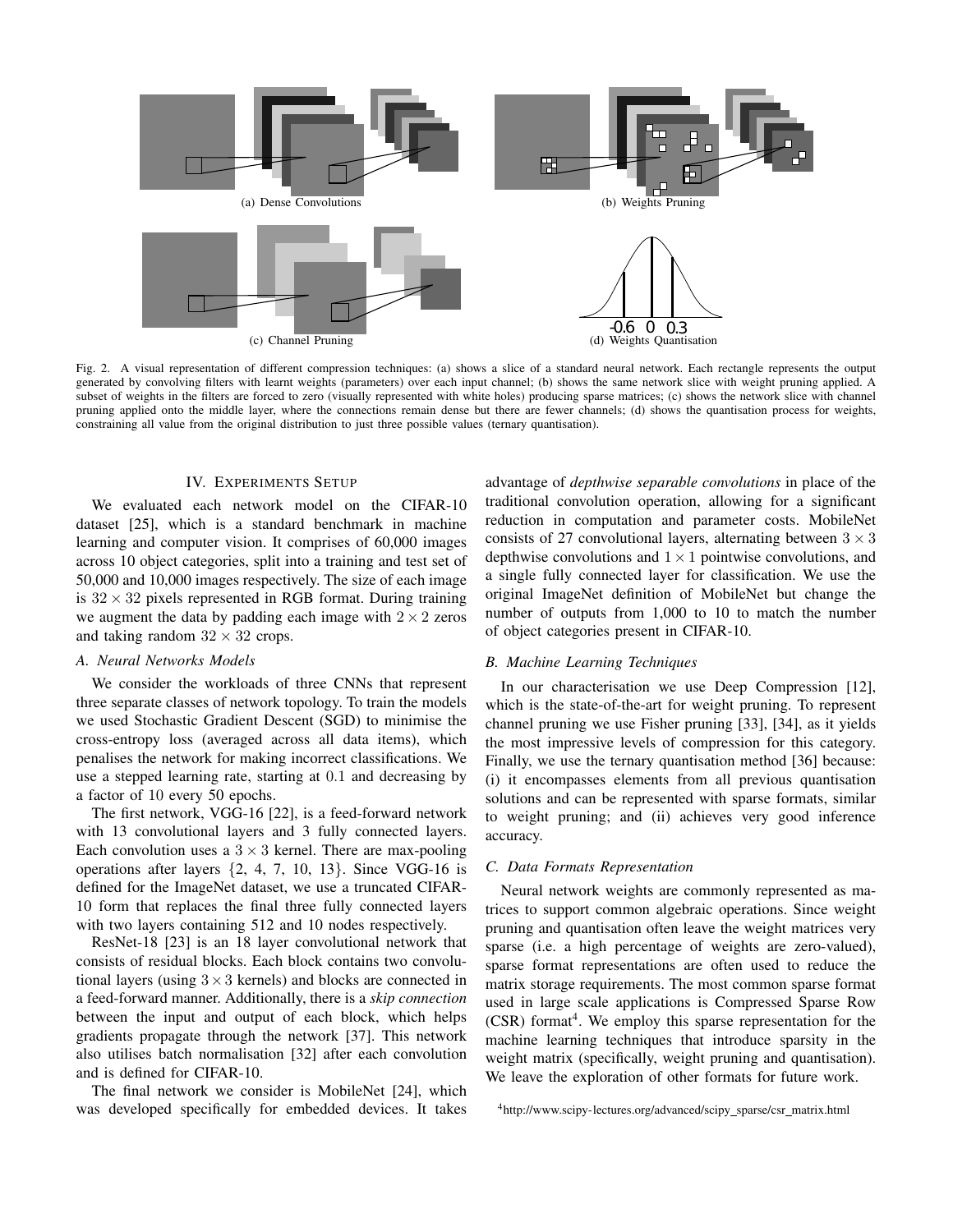TABLE II EXPERIMENTAL APPROACH CONSTRUCTED ON FUNDAMENTAL LAYERS.

| <b>Experimental Layer</b>   | <b>Candidate Solutions</b>                             | <b>Description</b>                                     |  |
|-----------------------------|--------------------------------------------------------|--------------------------------------------------------|--|
| Neural Network Models       | VGG-16, ResNet-18, MobileNet                           | CNNs trained on the CIFAR-10 dataset                   |  |
| Machine Learning Techniques | Deep Compression, Fisher pruning, Ternary Quantisation | Most common compression techniques                     |  |
| Data Formats and Algorithms | Dense/Sparse, <i>im2col</i>                            | Network weights representation, matrix transformations |  |
| Systems Techniques          | OpenMP/OpenCL, CLBlast                                 | Parallel execution, libraries                          |  |
| Hardware                    | Odroid-XU4 (heterogeneous platform), Intel Core i7     | Resource-contained devices                             |  |

## *D. Systems Techniques*

We have developed parallel versions of each network model starting from serial versions we implemented in C. More specifically, each CNN is parallelised for CPU and GPU devices using OpenMP and OpenCL respectively. OpenMP 4.0 was used for the CPU parallel versions, whereas for the GPU versions we used OpenCL 1.1 and the OpenCL C++ wrapper API 1.1 which simplifies the host code.

OpenMP is an API for shared memory parallelisation (i.e. all processors use the same address space). In our implementation, the outer *for* loop of the convolutional layers is parallelised using dynamic scheduling of threads (because of the different amount of data required to process in each loop). Besides, the execution of the threads is synchronised on each neural network layer because each output is the input of the next layer, so we have to wait until all the operations from the previous layer finished. OpenMP suffers from some overheads such as threads initialisation and loops scheduling.

In OpenCL programming, the main program which contains the specifications of the architecture and the workflow of a given network (host code) is executed on the CPU sequentially. Since the different layers of a network are parallelised and can potentially run on both CPU and GPU devices, the OpenCL code needs to be carefully designed to avoid data transfer overheads that may degrade the overall performance. OpenCL kernels communicate with the host code through buffers, which can be accessed directly from memory pointers. Therefore, the arrays in the GPU are handled as they are represented in memory, i.e. as 1-dimensional arrays. As a result, all the matrices are transformed to 1-dimensional arrays and passed through the buffers to the OpenCL kernels. This transformation is performed in the host code at the start of the program. Then, all layers handle 1-dimensional arrays and the final output is reformed back to a multidimensional matrix. Note that the transformation of the matrices is not a simple procedure, as it could lead to poor performance.

The specific optimisations used to obtain the parallel versions of the network models include threads (for both OpenMP and OpenCL), and work-groups, vectorisation (SIMD), and the CLBlast library [38] for OpenCL.

We use the CLBlast library [38] to transform the convolution operation to general matrix-matrix multiplication using the GEMM (Generalised Matrix - Matrix Multiplication) routine. It is well-known that matrix multiplication is one the of the most optimised operations in GPUs. However, using the CLBlast library for the convolution operation is not trivial, as it requires to change the structure of the matrices in a way that the matrix multiplication would give the same results as the convolution operation. This transformation can be done by using the *im2col* operation, which rearranges image blocks to columns. Note that the CLBlast library can be tuned for a specific GPU architecture, and it includes an auto-tuner (CLTune) for that purpose. Up to 14 parameters can be tuned, for example: *work group size*; *register tiling configuration*; *vector widths* of both matrices; *loop unroll factors*; whether to use local memory or not; etc.

## *E. Hardware*

*1) Odroid-XU4:* This board includes the ARM Cortex-A15 (4 cores @ 2.0GHz) and Cortex-A7 (4 cores @ 1.4GHz) big.LITTLE CPU, the low power ARM Mali T628 MP6 (6 shader cores @ 600MHz) GPU, and 2Gbyte of shared LPDDR3 RAM. The GPU supports 64-bit data types (scalar/vector, integer/float) which makes it suitable for accelerating applications that require significant computations like deep neural networks.

*2) Intel Core i7 CPU:* A second platform we used for evaluation is a general purpose desktop system, with 4 cores Intel Core i7-3820 @ 3.60GHz, and 16GB DDR2. This was selected as a representative modern desktop system, which could be employed for inferences at the edge.

#### *F. Approach*

The experiments are conducted in a layered style, starting from the machine learning techniques (channel pruning, weight pruning, quantisation), moving down to data format representations (dense format, compressed sparse formats), followed by the systems layer where different parallelisation techniques are considered (OpenMP, OpenCL). We evaluate the networks on two target platforms representative of resource-constrained devices: an embedded heterogeneous system (Odroid-XU4) and a desktop CPU (Intel Core i7). Table Table II presents a summary of the choices for each layer.

We chose to implement the three CNNs directly in C code for simplicity of control, allowing us to interchangeably use different libraries and to avoid the extra code contained in large deep learning frameworks necessary for other types of networks. We make our implementations available for the community to scrutinise and expand our work. We hope that this work can be used to direct decisions and priorities regarding future feature implementations in commonplace deep learning frameworks.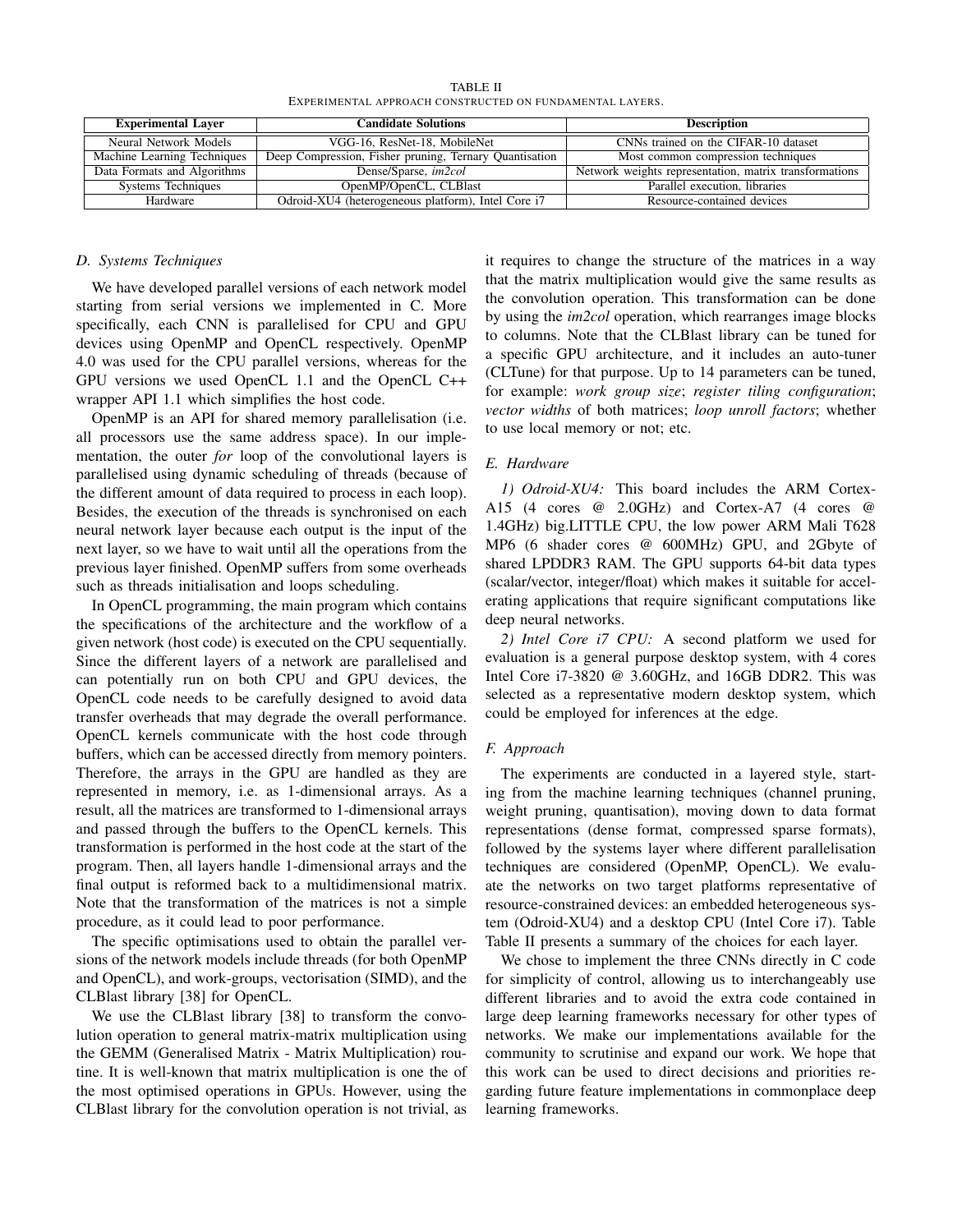

Fig. 3. Pareto curves of the accuracy and compression tradeoff at training time: (a) shows the accuracy of each model when weights are iteratively pruned to introduce an increasing level of sparsity into the weight matrices; (b) shows the rate of compression of the convolutional layers under the channel pruning scheme and the effect this has on error; (c) shows the accuracy of the models using an increasing quantisation threshold.

#### V. EXPERIMENTS

This section presents our results as we explore different candidates for each layer of the Deep Learning Inference Stack. We focus on three critical metrics: classification accuracy, inference time and memory footprint. We start by training our CNN models, and then apply three compression techniques separately to each model. Further down the stack, data formats are investigated by observing memory footprint and inference time on two target platforms (an Odroid-XU4 board and an Intel Core i7 machine), for (i) optimal accuracies, and (ii) fixed accuracies of 90% for each model. Finally we explore the effect of parallelism by measuring the inference time of the more generic parallelisation libraries.

#### *A. Models Training*

Starting at the neural network model layer of the stack, we train each model from scratch with SGD using the hyperparameters presented in Section IV-A to obtain our baseline test accuracies. These are 92.20%, 94.32% and 90.47% for VGG-16, ResNet-18 and MobileNet respectively.

# *B. Compression Techniques Tuning*

*1) Weight Pruning:* We replicated Deep Compression [12] and for each model we set the initial threshold such that 50% of weights (those with the lowest magnitude) are zeroed out. After fine-tuning the network for 30 epochs (a reasonable number of epochs for the models to converge) we increase the threshold and repeat to achieve greater sparsity in weights.

The effect of this on the predictive performance of the models is outlined in Figure 3(a), which shows that both ResNet-18 and VGG-16 are able to withstand significant levels of weight pruning before losing accuracy. MobileNet, however, suffers significant accuracy losses which we attribute to its already optimised parameter count. Since this is a very aggressive method of parameter reduction, the network is not able to recover its original accuracy.

*2) Channel Pruning:* We implemented Fisher pruning, a channel-level pruning technique that removes whole channels, allowing the network to be recast as a new dense network with a reduced architecture, as opposed to the original architecture with increased sparsity.

After initial training, the network is fine-tuned and a single channel is removed every 100 steps. A second-order Taylor expansion of the loss function is used to approximate the effect of removing each channel on the loss. In addition to this, a penalty is placed on each channel scaled by the number of floating point operations (FLOPs) it requires, meaning highly expensive channels are pruned first. The channel with the lowest effect on the loss, subject to a FLOP penalty, is removed. For our experiments, we fine-tune with a learning rate of  $8 \times 10^{-3}$  for MobileNet and ResNet-18, and  $8 \times 10^{-4}$ for VGG-16 and we use  $\beta = 10^{-6}$  for the FLOP penalty.

The results of this are presented in Figure 3(b). It is fascinating that all three networks perform very similarly as the compression rate increases. Note that ResNet-18 is not compressed as far as the other models for the network to remain in a standard form, as only layers between the shortcuts can be pruned.

*3) Quantisation:* Trained Ternary Quantisation (TTQ) [36] combines precision reduction and constraining weights to a small set of values for each layer. These values are determined iteratively over several epochs in two steps, first assessing the loss of output quality compared to a full precision version of the network and second adjusting the two values (one positive and one negative) such that loss of quality is minimised.

This method exposes a hyper-parameter (TTQ threshold) to control the separation between the weights, lower values being trimmed to zero. Beyond this threshold all weight values are forced to one determined positive value per layer and similarly for the negative values using the same threshold with negative sign. Intuitively this should control the sparsity level, although this is not necessarily implicit. As seen in Figure 3(c), networks can converge to different weight distributions, which in the case of MobileNet is a flat distribution therefore requiring a larger threshold value to approximate those larger weights to single positive/negative values.

## *C. Data format assignment*

Two of the compression techniques (weight pruning and quantisation) force many weights to zero. To avoid representing zero repeatedly in memory, the CSR format is used to store and to perform computations on for these two compression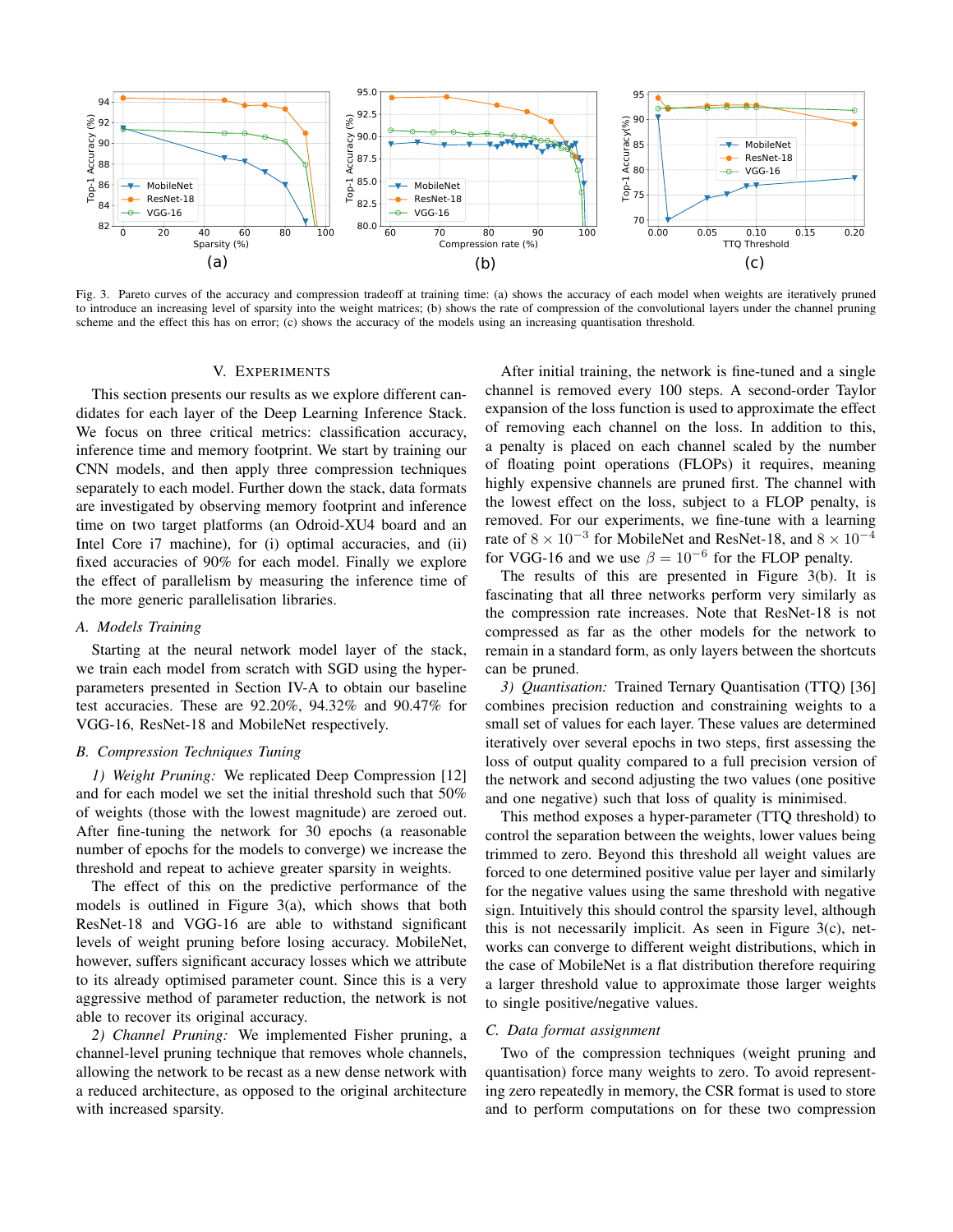techniques. The storage space for the network weights is reduced considerably due to the large sparsity level (above 80% for VGG-16 and ResNet-18 as seen in Figure 3), although the memory footprint sees an increase (see Section V-D).

Of course, weight-pruned models and quantised models can also be used in the dense format as done for the original models. However, in the rest of Section V we use only the sparse format for these two compression techniques. Channel pruned models are evaluated in dense format.

# *D. Baseline performance on the hardware platforms*

We now construct a full set of baselines by choosing an optimal point of accuracy on each Pareto curve (i.e. the elbow) in Figure 3 for each model. These optimal points are detailed in Table III, where *sparsity* refers to the percentage of zerovalued parameters in the network, while *compression* refers to the percentage of parameters that have been completely removed via channel pruning. Taking just one instance of each compression technique-model pair, we run our OpenMP implementations and show the inference time as thread count increases on both the Odroid-XU4 board and the Intel Core i7 CPU. These baseline results are reported in Figure 4.

The key insight offered by the baseline experiments is that channel pruning significantly outperforms the other compression techniques in every setup considered. In some cases, the number of operations is larger in the channel-pruned model than the sparse format (for instance, the ResNet-18 models in Figure 4(d)) yet the inference time is still lower due to the other compression techniques using the sparse format representation (CSR). It is also worth noting that out of the three models, MobileNet is the least suitable for parallelisation, achieving no speedup on the two platforms (Figures  $4(e)(f)$ ); while for VGG-16 and ResNet-18 the inference times decrease when increasing the number of threads, we observe the opposite trend for MobileNet.

A second observation is that for VGG-16 and ResNet-18 the sparse methods (weight pruning and quantisation) fail to provide any speedup and do in fact hurt the performance of the network. Conversely, the inference time for the original model decreases when increasing the number of threads. However, MobileNet presents a different behaviour, as we see in Figures  $4(e)(f)$ , the sparse methods outperform the original model when increasing the number of threads.

Table IV presents the memory requirement at runtime for the original dense models and the three compression techniques. This is predominantly influenced by the network parameters being available in memory, input and output buffers and intermediate allocation for padding input in the convolutions. Again, channel pruning has an advantage of lower memory footprint due to fewer filters. In comparison with the original dense implementation, both weight pruning and quantisation have a slightly larger memory footprint despite being represented in CSR sparse format. This is due to using the direct convolution algorithm and the filter size of the networks, all relying on small  $3 \times 3$  or  $1 \times 1$  filters. Such dimensions require more memory space in sparse format than

TABLE III COMPRESSION RATES FOR EACH MODEL AND COMPRESSION TECHNIQUE FOR THE BASELINE EXPERIMENTS.

|                  | W. Pruning<br>Sparsity | C. Pruning<br>Compres. Rate | <b>T.</b> Ouantisation<br>TTQ thr. / Sparsity |
|------------------|------------------------|-----------------------------|-----------------------------------------------|
| <b>VGG-16</b>    | 76.54%                 | 88.48%                      | 0.09/69.52%                                   |
| ResNet-18        | 88.92%                 | 60.24%                      | $0.07 / 87.93\%$                              |
| <b>Mobilenet</b> | 23.46%                 | 80.33%                      | 0.20/92.13%                                   |

TABLE IV MEMORY REQUIREMENTS (MB) FOR EACH MODEL AND COMPRESSION TECHNIQUE FOR THE BASELINE EXPERIMENTS.

| Model     | Plain | W. Pruning | C. Pruning | T. Quantis. |
|-----------|-------|------------|------------|-------------|
| VGG-16    | 111.4 | 144.4      | 7.9        | 130.3       |
| ResNet-18 | 89.0  | 99.4       | 31.6       | 100.8       |
| MobileNet | 69.1  | 88.5       | 10.8       | 201.        |

dense format: for example, in dense format the matrix is an array of 9 floating point elements for the  $3 \times 3$  filter, while in CSR format there are 3 arrays holding the column offset, pointer to value on columns and the actual non-zero values, with additional parameters to account for the size of arrays. The memory footprint observation would be different for other algorithms implementation – such as *im2col*, which is not covered in these baseline experiments.

Through hashing at the level of bits, the memory requirement for quantisation could be an order of magnitude smaller although the inference time would also increase, which is the reason we chose not to compact the quantised format to its achievable minimum.

## *E. Accuracy Pareto Curve Exploration*

In the previous section we compared the elbows of the Pareto curves for each model to highlight which compression technique gives the best performance in terms of accuracy. This is a useful comparison when accuracy is a high priority, however, in some scenarios we may be willing to accept a larger loss in accuracy for increased performance on hardware. In this section we show an example of how this tradeoff can affect model choice by constraining the accuracy of all of the compressed models to 90%; this puts the focus more heavily on the hardware performance of the technique, rather than the accuracy achievable by the model. We chose 90% as it is achievable by all of the networks without demanding a significant drop in accuracy. Table V shows the compression rates for the chosen 90% accuracy level. Using these values, Figure 5 and Table VI show the inference time and memory footprint of the three networks respectively.

On both hardware platforms the speedup gained from channel pruning is clear. Furthermore, the memory footprint of these networks is reduced significantly beyond the memory reduction achieved by the sparse methods. However, it is interesting to note that on the Odroid board the inference time of MobileNet is slower than both ResNet-18 and VGG-16 (Figure 5). With accuracy fixed at 90%, we are able to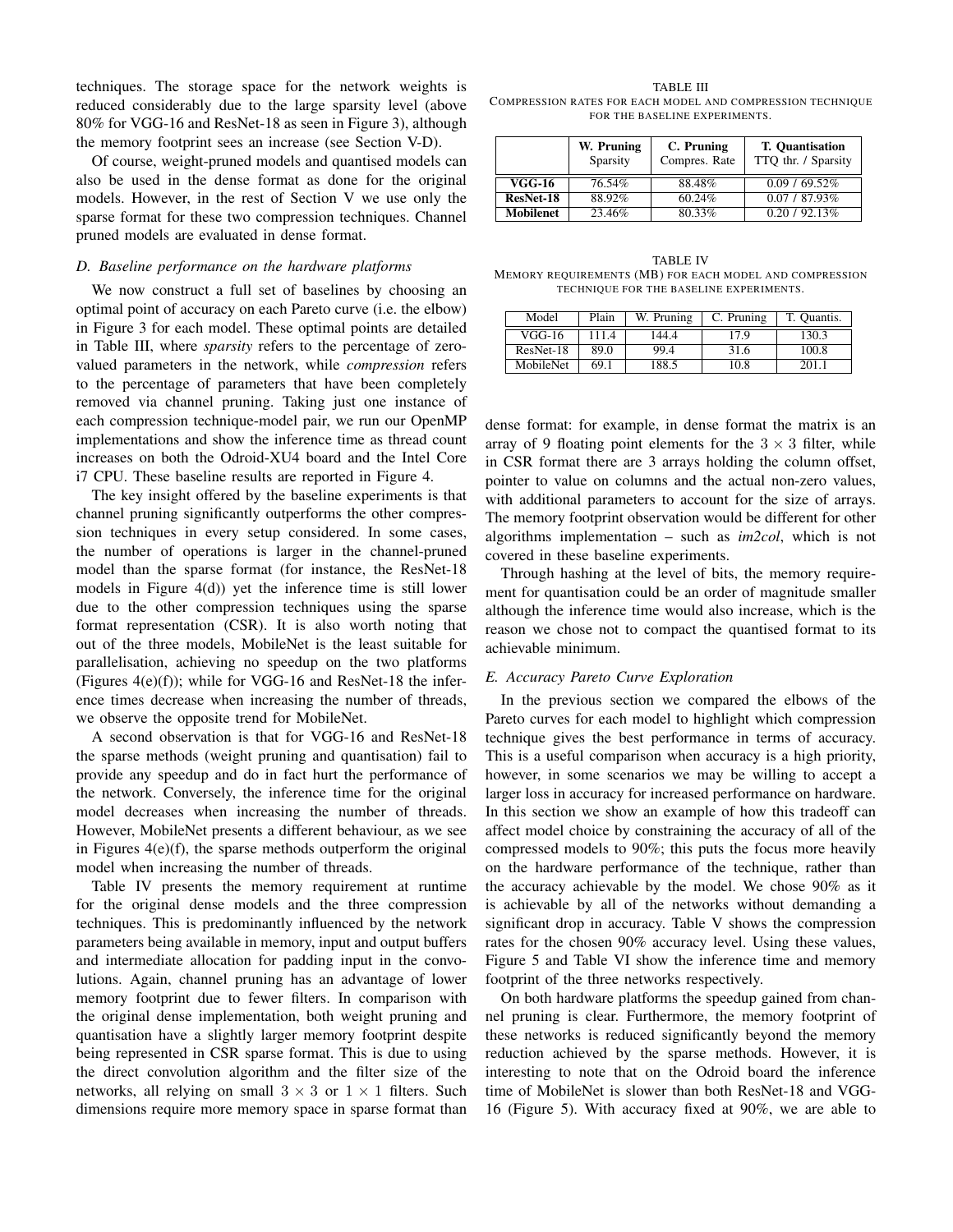

Fig. 4. Baseline experiments comparing the compressed models chosen from obvious elbows on the Pareto curves of accuracy outlined in Table III, benchmarked on the Odroid-XU4 and Intel Core i7 platforms with an increasing thread count.

use channel pruning to optimise very large networks (VGG-16 and ResNet-18) and outperform a small network hand-tuned specifically for embedded inference (MobileNet).

TABLE V COMPRESSION RATES FOR EACH MODEL AND COMPRESSION TECHNIQUE WHEN ACCURACY IS FIXED AT 90%.

|                  | W. Pruning<br>Sparsity | C. Pruning<br>Compres. Rate | <b>T.</b> Ouantisation<br>TTQ thr. / Sparsity |
|------------------|------------------------|-----------------------------|-----------------------------------------------|
| VGG-16           | 85.00%                 | 94.00%                      | $0.2 / 70.00\%$                               |
| ResNet-18        | 91.00%                 | 94.00%                      | $0.2 / 80.00\%$                               |
| <b>Mobilenet</b> | 42.00%                 | 96.00%                      | $0.2 / 20.00\%$                               |

TABLE VI MEMORY REQUIREMENTS (MB) FOR EACH MODEL AND COMPRESSION TECHNIQUE WHEN ACCURACY IS FIXED AT 90%.

| Model            | Plain | W. Pruning | C. Pruning | T. Quantis. |
|------------------|-------|------------|------------|-------------|
| VGG-16           | 309.9 | 112.2      | 74 9       | 14.1        |
| ResNet-18        | 233.8 | 66.1       | 13.1       | 66.9        |
| <b>MobileNet</b> | 66.3  | $^{40.9}$  |            |             |

Although we explore only the accuracy Pareto Curve of the models and take memory footprint and inference time as observable parameters for the compression techniques in question, it is relevant to explore further by fixing specific memory requirements or inference times. We leave this exploration for future work.

## *F. Parallelisation in heterogeneous systems*

We also consider different parallel implementations, using OpenMP and OpenCL, for the dense models of the three networks when running on the Odroid-XU4 board.

Since OpenMP does not support ARM Mali GPUs, the networks are parallelised only on the CPU of the board using up to 8 threads (cores) of the Cortex-A processor.

We developed two OpenCL versions. The first one uses the CLBLast library to perform the convolution operation as a general matrix multiplication. The second one performs dot products for the convolutions and we hand-tuned the parameters in order to get the best performance. Specifically we chose  $4 \times 4$  work-items for the work-group size and we vectorised the code using vectors of 16 elements.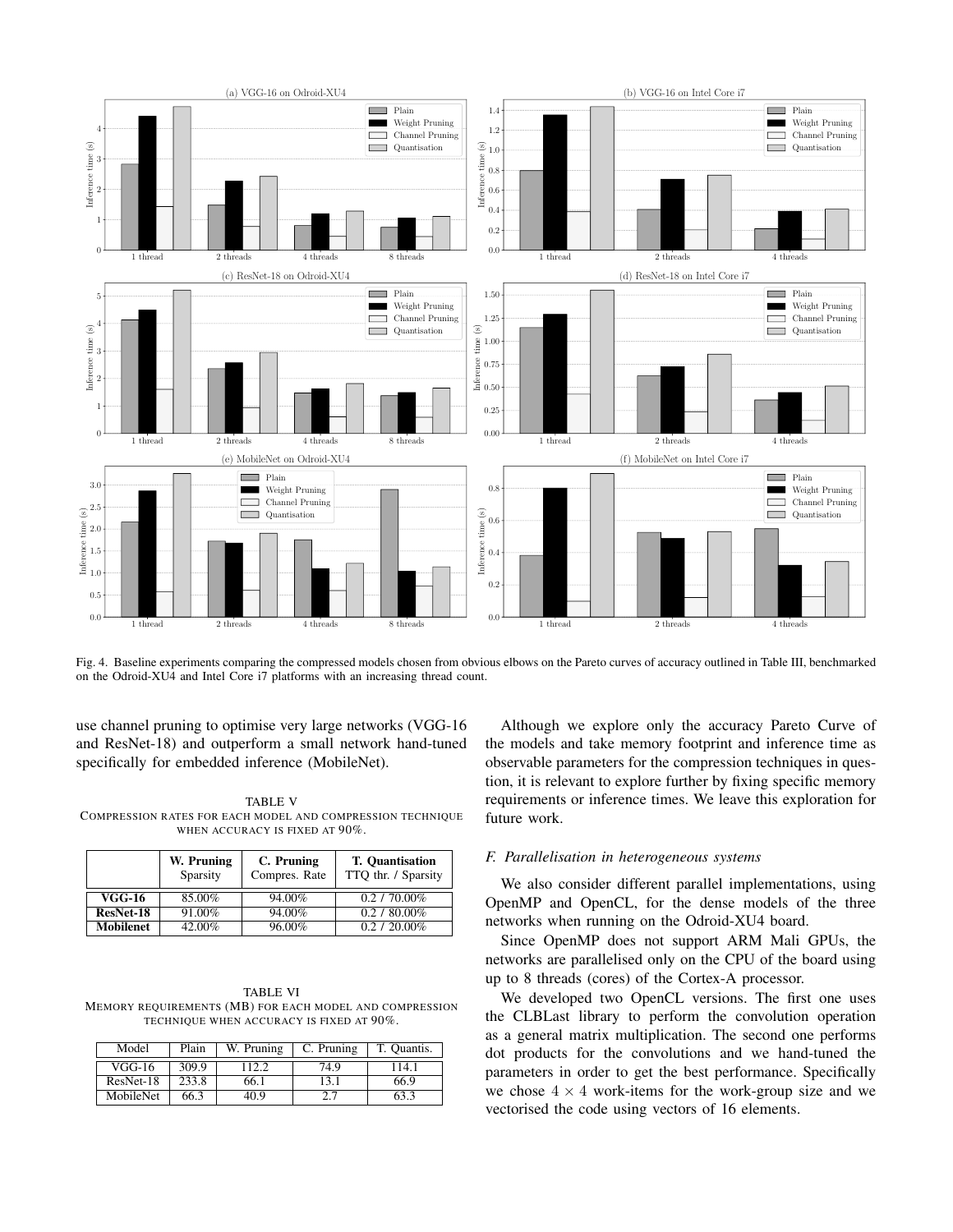

Fig. 5. Inference time comparison of weight pruning, channel pruning and quantisation on our three models when the accuracy level is fixed at 90%: (a) Odroid-XU4 with eight threads; (b) Intel Core i7 with four threads.

Figure 6 shows the results for the inference time when comparing the three parallel versions of each network. As we see, the hand-tuned OpenCL versions outperform the OpenMP implementations. The parameters selected perform very well when mapping the OpenCL kernels on the GPU cores. This shows that GPUs are preferable even on embedded devices to CPUs for neural network workloads. However, the version using the CLBlast library hurt performance, suffering up to a  $10\times$  slowdown on ResNet-18. This poor performance is due to the small size of CIFAR-10 input images  $(32 \times 32)$ pixels); the efficient matrix multiplication operation only pays off for big matrices [39] so the bigger the matrix the greater the improvement. As such, when using the ImageNet dataset for VGG-16 (where images are  $224 \times 224$  pixels) the CLBlast library actually outperforms the OpenMP implementations.

## VI. DISCUSSION

Looking across the Deep Learning Inference Stack we can make some very interesting observations. Some support existing neural network lore, while others are contradictory to commonly held beliefs.

Our memory footprint analysis validates that memory access is a bottleneck for neural network computations. In fact, this is more obvious with the sparse formats where memory continuity is not achieved due to many arrays being allocated to represent and access only non-zero values. In the case of CNNs with small filters  $(3\times3)$  convolutions), the sparse format actually takes up more memory. For this reason introducing sparsity in the convolutional layers would only truly benefit



Fig. 6. Performance of the plain models when parallelised using OpenMP (with 8 threads), CLBlast and hand-tuned OpenCL on the Odroid-XU4 board.

networks with larger filter sizes. This is a contradictory observation to the general belief in machine learning that sparsity can be useful for adapting neural network models to run more efficiently on smaller devices. In the code optimisation community, the knowledge that  $3\times3$  convolutions are the current standard in neural network architectures would allow for the creation of more efficient data structures, even though these would not readily generalise to other filter sizes.

Although the CLBlast library is known to be very efficient at performing basic linear algebra operations — often regarded as the most promising candidate to parallelise the operations in neural networks — we found that in many cases a handcoded implementation with OpenCL and OpenMP is faster. This shows that overheads imposed by specialised libraries surpass their benefits in highly optimised matrix operations, which is important for deep learning framework designers.

Collectively, these observations expose a gap between the machine learning community — proposing solutions that are not beneficial to hardware execution — and the systems community that proposes libraries for executing neural networks without a full understanding of the workloads involved. Fundamentally, to optimise a deep learning model to run on a particular device requires careful selection and tuning of techniques across the Deep Learning Inference Stack and this can be achieved only by the two research communities working together.

# VII. CONCLUSIONS

This paper presents a characterisation of current state-ofthe-art solutions across the Deep Learning Inference Stack and their limitations. We find that promising candidate solutions to compress Convolutional Neural Networks (i.e. weight pruning and quantisation) hurt performance given libraries and hardware that are not able to leverage the reduction in parameter count into real speedup. It is critical to overcome these limitations in order to bring neural networks to the edge. We believe this can be achieved through closer collaboration across the layers of the stack; to produce machine learning techniques and models with a view of deployment on the resource-contained hardware.